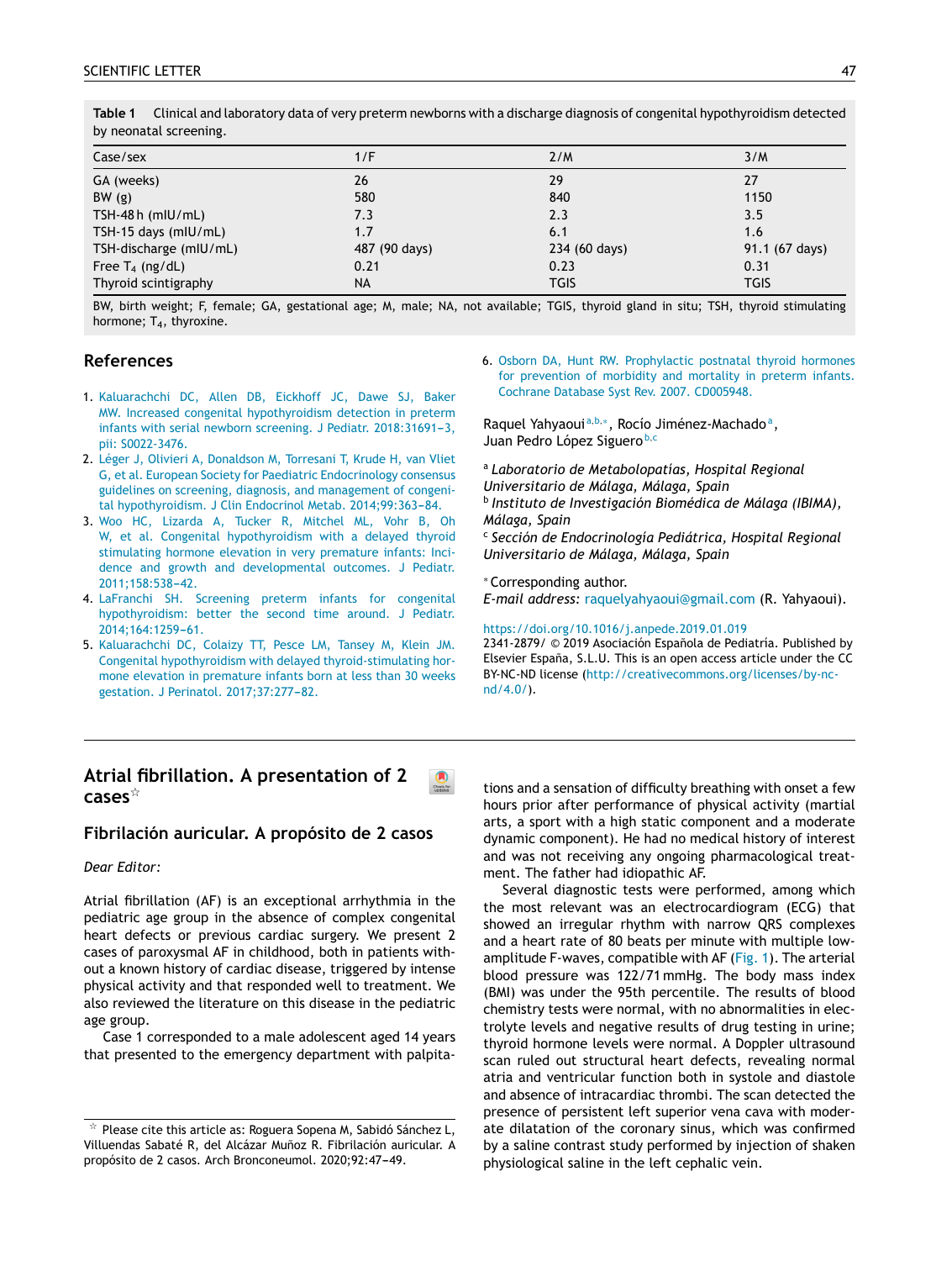<span id="page-1-0"></span>

**Figure 1** Electrocardiogram of case 1.

The patient was given a dose of oral flecainide (2.5 mg/kg), which achieved restoration of the sinus rhythm. This was followed by initiation of maintenance therapy with flecainide.

At 12 months of follow-up the patient had experienced no recurrences, and the antiarrhythmic drug therapy was discontinued. A subsequent cardiac stress test revealed a normal heart rhythm and blood pressure, both at peak exertion and during recovery, with no associated vagal symptoms. The patient remained asymptomatic 9 months later.

Case 2 corresponded to a male adolescent aged 17 years referred to the emergency department due to syncope following exertion (bodybuilding a sport with a high static component and a moderate dynamic component) that exhibited complete neurologic recovery in a few seconds with immediate development of palpitations and the sensation of tachycardia. The patient was put under observation with performance of a full ECG, which revealed atrial fibrillation with ventricular contractions occurring at 110-120 beats per minute (Fig. 2).

The patient was given an oral dose of 2.5 mg/kg of flecainide, which achieved restoration of the sinus rhythm.

The physical examination revealed a mild systolic ejection murmur best heard over the aortic valve. The BMI was below the 95th percentile. The Doppler ultrasound scan revealed a bicuspid aortic valve with two raphes of mild severity, a disorder that had not been diagnosed previously. The atria had normal morphology and were not enlarged. There was no evidence of thrombi in the heart.

The patient had no personal or family history of interest and was not undergoing chronic pharmacological treatment. The urine drug test was negative and the levels of serum electrolytes and thyroid hormones were normal.

The patient remained under pharmacological treatment with flecainide for 12 months, without recurrence of arrhythmia at 5 months of follow-up.



**Figure 2** Electrocardiogram of case 2.